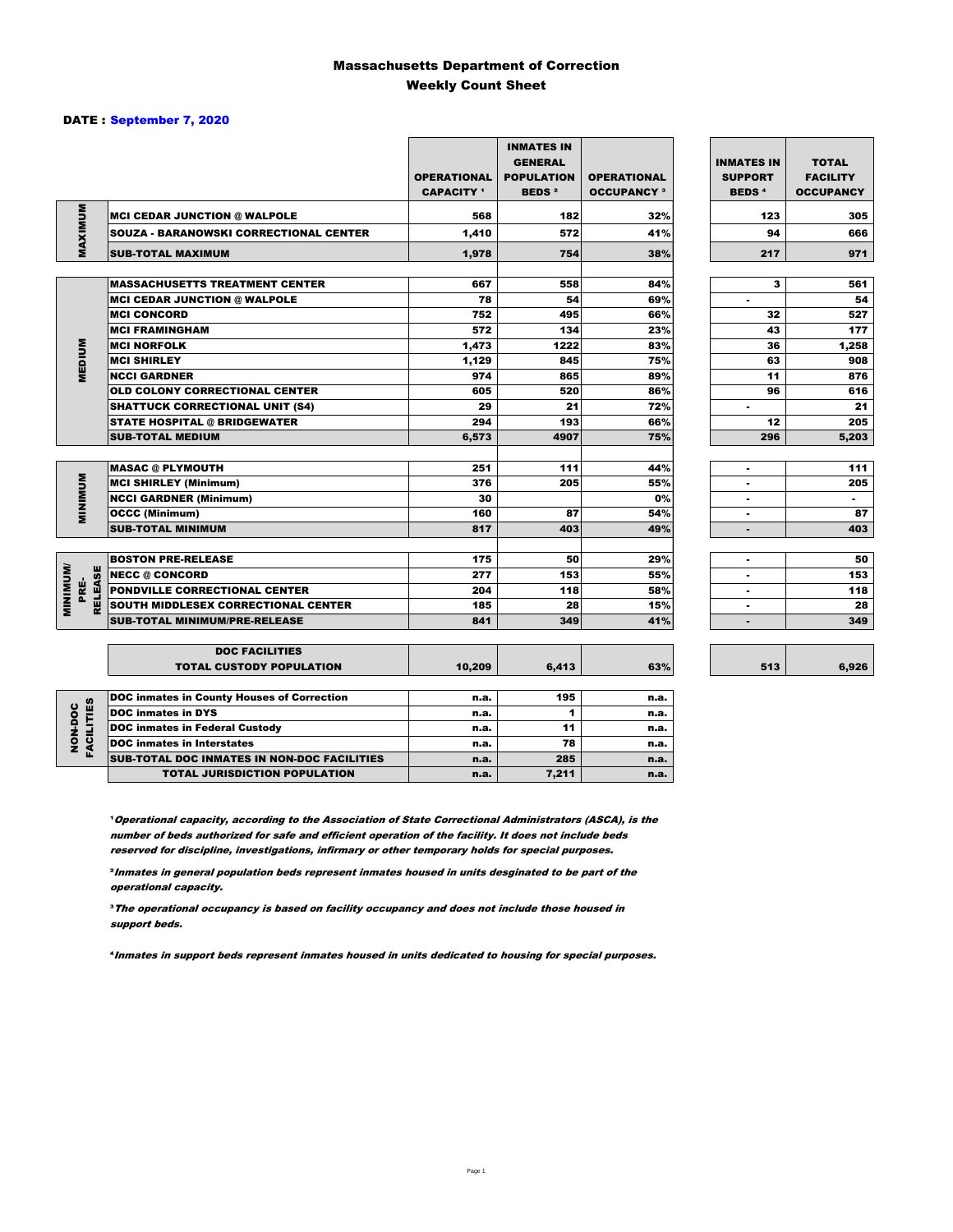### Massachusetts Department of Correction Weekly Count Sheet

| <b>CORRECTIONAL FACILITIES</b>      | <b>TREATMENT</b> | <b>FACILITY</b>  |
|-------------------------------------|------------------|------------------|
| <b>HOSPITAL MISSION</b>             | <b>BEDS</b>      | <b>OCCUPANCY</b> |
| <b>SHATTUCK CORRECTIONAL UNIT</b>   | 29               | 21               |
| <b>STATE HOSPITAL @ BRIDGEWATER</b> | 372              | 193              |
| <b>TOTAL</b>                        | 401              | 214              |

| <b>DOC INMATES IN COUNTY FACILITIES</b>                        | <b>FACILITY</b>  |
|----------------------------------------------------------------|------------------|
|                                                                | <b>OCCUPANCY</b> |
| <b>BARNSTABLE COUNTY</b>                                       |                  |
| <b>BERKSHIRE COUNTY</b>                                        | 3                |
| <b>BRISTOL COUNTY</b>                                          |                  |
| <b>DUKES COUNTY</b>                                            |                  |
| <b>ESSEX COUNTY</b>                                            | 1                |
| <b>FRANKLIN COUNTY</b>                                         | 11               |
| <b>HAMPDEN COUNTY*</b>                                         | 146              |
| <b>HAMPSHIRE COUNTY</b>                                        | 7                |
| <b>MIDDLESEX COUNTY</b>                                        | ٠                |
| <b>NORFOLK COUNTY</b>                                          |                  |
| <b>PLYMOUTH COUNTY</b>                                         | 26               |
| <b>SUFFOLK COUNTY</b>                                          | 1                |
| <b>WORCESTER COUNTY</b>                                        |                  |
| <b>TOTAL</b>                                                   | 195              |
| *Note* Hampden County has 94 Section 35 inmates (Stoney Brook) |                  |
| <b>DOC INMATES IN OTHER FACILITIES</b>                         | <b>FACILITY</b>  |
|                                                                | <b>OCCUPANCY</b> |
| <b>FEDERAL BUREAU OF PRISONS</b>                               | 11               |
| <b>DYS</b>                                                     | 1                |
| <b>INTERSTATES</b>                                             | 78               |
| <b>TOTAL</b>                                                   | 90               |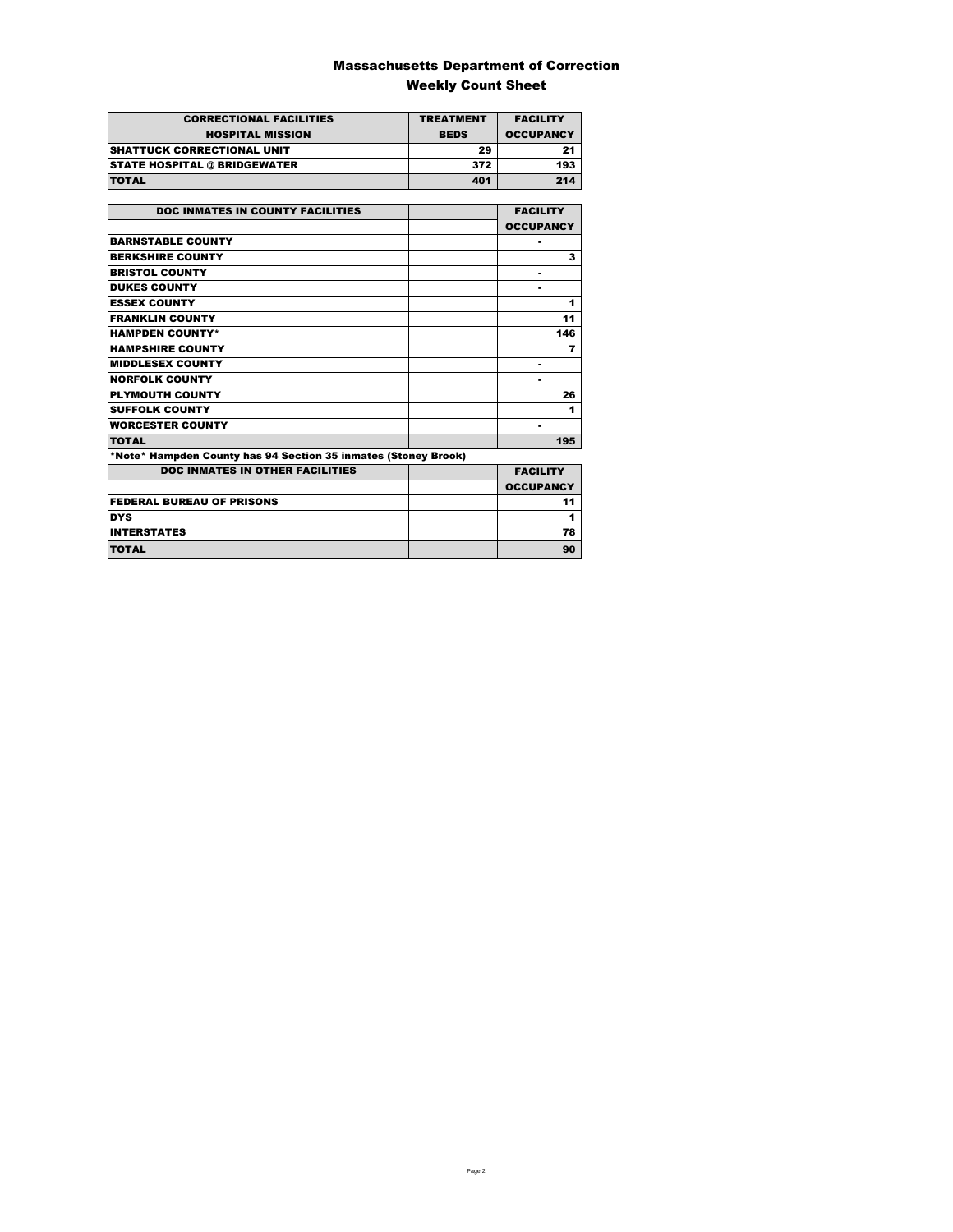#### **09/07/20**

| <b>COUNTY</b>                       | <b>SECURITY LEVEL</b>                 |                                  |                                  |                         |                                 |                               |                                  |                              |                                     |                            | <b>TOTAL</b>                   |                            |
|-------------------------------------|---------------------------------------|----------------------------------|----------------------------------|-------------------------|---------------------------------|-------------------------------|----------------------------------|------------------------------|-------------------------------------|----------------------------|--------------------------------|----------------------------|
| <b>BARNSTABLE</b>                   | <b>TYPE</b>                           | <b>MAXIMUM</b>                   |                                  |                         | <b>MEDIUM</b>                   |                               | <b>MINIMUM</b>                   |                              | <b>PRE-RELEASE</b>                  |                            | <b>TOTAL</b>                   |                            |
|                                     |                                       | <b>MALE</b>                      | <b>FEMALE</b>                    | <b>MALE</b>             | <b>FEMALE</b>                   | <b>MALE</b>                   | <b>FEMALE</b>                    | <b>MALE</b>                  | <b>FEMALE</b>                       | <b>MALE</b>                | <b>FEMALE</b>                  | <b>FACILITY</b>            |
|                                     | <b>COUNTY</b>                         | $\mathbf{0}$                     | $\mathbf{0}$                     | 62                      | 3                               | $\mathbf{0}$                  | 0                                | $\mathbf{0}$                 | $\overline{0}$                      | 62                         | 3                              | 65                         |
| <b>HOUSE OF</b>                     | <b>STATE</b>                          | $\overline{0}$<br>0              | $\mathbf 0$                      | 0<br>0                  | $\mathbf 0$                     | $\overline{0}$                | $\overline{0}$                   | $\mathbf 0$                  | $\overline{0}$<br>0                 | $\mathbf 0$<br>$\mathbf 0$ | 0<br>0                         | $\mathbf 0$<br>$\mathbf 0$ |
| <b>CORRECTION</b>                   | <b>FEDERAL</b><br><b>TOTAL</b>        | $\overline{0}$                   | 0<br>$\mathbf{0}$                | 62                      | 0<br>3                          | 0<br>$\mathbf 0$              | $\mathbf 0$<br>$\mathbf 0$       | $\mathbf 0$<br>$\mathbf{0}$  | $\mathbf 0$                         | 62                         | 3                              | 65                         |
|                                     | <b>COUNTY</b>                         | $\overline{0}$                   | $\overline{0}$                   | 107                     | 10                              | $\Omega$                      | $\mathbf 0$                      | $\mathbf{0}$                 | $\overline{0}$                      | 107                        | 10                             | 117                        |
| JAIL                                | <b>OTHER COUNTY</b>                   | $\mathbf{0}$                     | 0                                | 0                       | 1                               | $\overline{0}$                | $\overline{0}$                   | $\Omega$                     | $\overline{0}$                      | 0                          | $\mathbf{1}$                   | 1                          |
|                                     | FEDERAL                               | $\mathbf 0$                      | $\mathbf 0$                      | $\Omega$                | $\Omega$                        | $\Omega$                      | $\mathbf 0$                      | $\Omega$                     | $\mathbf{0}$                        | $\mathbf 0$                | $\mathbf 0$                    | $\mathbf 0$                |
|                                     | <b>TOTAL</b>                          | $\overline{0}$                   | $\Omega$                         | 107                     | 11                              | $\Omega$                      | $\overline{0}$                   | $\Omega$                     | $\overline{0}$                      | 107                        | 11                             | 118                        |
|                                     | <b>FACILITY TOTAL</b>                 | $\bf{0}$                         | $\bf{0}$                         | 169                     | 14                              | 0                             | 0                                | 0                            | 0                                   | 169                        | 14                             | 183                        |
| <b>BERKSHIRE</b>                    | <b>TYPE</b>                           |                                  | <b>MAXIMUM</b>                   |                         | <b>MEDIUM</b>                   |                               | <b>MINIMUM</b>                   |                              | <b>PRE-RELEASE</b>                  |                            | <b>TOTAL</b>                   |                            |
|                                     |                                       | <b>MALE</b>                      | <b>FEMALE</b>                    | <b>MALE</b>             | <b>FEMALE</b>                   | <b>MALE</b>                   | <b>FEMALE</b>                    | <b>MALE</b>                  | <b>FEMALE</b>                       | <b>MALE</b>                | <b>FEMALE</b>                  | <b>FACILITY</b>            |
|                                     | <b>COUNTY</b>                         | 0                                | $\mathbf 0$                      | 49                      | 0                               | 0                             | $\mathbf{0}$                     | $\mathbf{0}$                 | $\mathbf 0$                         | 49                         | 0                              | 49                         |
| <b>HOUSE OF</b>                     | <b>STATE</b>                          | $\mathbf{0}$                     | $\mathbf 0$                      | 3                       | $\mathbf 0$                     | $\mathbf{0}$                  | $\mathbf 0$                      | $\mathbf{0}$                 | $\overline{0}$                      | 3                          | 0                              | 3                          |
| <b>CORRECTION</b>                   | <b>FEDERAL</b>                        | $\overline{0}$                   | $\mathbf 0$                      | 0                       | $\mathbf 0$                     | 0                             | $\overline{0}$                   | $\mathbf{0}$                 | $\overline{0}$                      | $\mathbf 0$                | $\mathbf 0$                    | $\mathbf 0$                |
|                                     | <b>TOTAL</b><br><b>COUNTY</b>         | $\overline{0}$<br>$\overline{0}$ | $\overline{0}$<br>$\overline{0}$ | 52<br>93                | $\mathbf 0$<br>$\mathbf 0$      | $\mathbf 0$<br>$\mathbf 0$    | $\overline{0}$<br>$\overline{0}$ | $\mathbf{0}$<br>$\mathbf{0}$ | $\overline{0}$<br>$\mathbf 0$       | 52<br>93                   | $\overline{0}$<br>$\mathbf{0}$ | 52<br>93                   |
| <b>JAIL</b>                         | <b>OTHER COUNTY</b>                   | $\mathbf{0}$                     | $\mathbf 0$                      | 0                       | $\mathbf{0}$                    | $\mathbf{0}$                  | $\overline{0}$                   | $\Omega$                     | $\mathbf 0$                         | 0                          | $\mathbf{0}$                   | $\pmb{0}$                  |
|                                     | <b>FEDERAL</b>                        | $\mathbf 0$                      | $\mathbf 0$                      | 0                       | $\mathbf{0}$                    | $\mathbf{0}$                  | $\mathbf 0$                      | $\mathbf{0}$                 | $\overline{0}$                      | $\mathbf 0$                | $\mathbf{0}$                   | $\mathbf 0$                |
|                                     | <b>TOTAL</b>                          | $\mathbf 0$                      | $\overline{0}$                   | 93                      | $\mathbf 0$                     | $\overline{0}$                | $\mathbf 0$                      | $\mathbf{0}$                 | $\mathbf 0$                         | 93                         | $\overline{0}$                 | 93                         |
|                                     | <b>FACILITY TOTAL</b>                 | 0                                | 0                                | 145                     | 0                               | $\mathbf{0}$                  | 0                                | $\bf{0}$                     | 0                                   | 145                        | 0                              | 145                        |
|                                     |                                       |                                  |                                  |                         |                                 |                               |                                  |                              |                                     |                            |                                |                            |
| <b>BRISTOL</b><br><b>Ash Street</b> | <b>TYPE</b>                           | <b>MAXIMUM</b><br><b>MALE</b>    | <b>FEMALE</b>                    | <b>MALE</b>             | <b>MEDIUM</b><br><b>FEMALE</b>  | <b>MALE</b>                   | <b>MINIMUM</b><br><b>FEMALE</b>  | <b>MALE</b>                  | <b>PRE-RELEASE</b><br><b>FEMALE</b> | <b>MALE</b>                | <b>TOTAL</b>                   | <b>FEMALE FACILITY</b>     |
|                                     | <b>COUNTY</b>                         | $\mathbf 0$                      | $\mathbf 0$                      | 15                      | $\mathbf{0}$                    | $\mathbf{0}$                  | 0                                | $\mathbf{0}$                 | 0                                   | 15                         | 0                              | 15                         |
| <b>HOUSE OF</b>                     | <b>STATE</b>                          | $\overline{0}$                   | $\mathbf 0$                      | 0                       | $\mathbf{0}$                    | $\Omega$                      | $\mathbf{0}$                     | $\mathbf{0}$                 | $\overline{0}$                      | 0                          | 0                              | $\pmb{0}$                  |
| <b>CORRECTION</b>                   | <b>FEDERAL</b>                        | $\mathbf{0}$                     | $\mathbf 0$                      | $\Omega$                | $\mathbf 0$                     | $\Omega$                      | $\mathbf 0$                      | $\mathbf{0}$                 | $\overline{0}$                      | $\mathbf 0$                | $\mathbf{0}$                   | $\mathbf 0$                |
|                                     | <b>TOTAL</b>                          | $\overline{0}$                   | $\Omega$                         | 15                      | $\overline{0}$                  | $\overline{0}$                | $\overline{0}$                   | $\mathbf{0}$                 | $\overline{0}$                      | 15                         | $\overline{0}$                 | 15                         |
|                                     | <b>COUNTY</b>                         | $\overline{0}$                   | $\Omega$                         | 79                      | $\overline{0}$                  | $\overline{0}$                | $\overline{0}$                   | $\Omega$                     | 0                                   | 79                         | $\overline{0}$                 | 79                         |
| JAIL                                | <b>OTHER COUNTY</b>                   | $\mathbf 0$<br>$\overline{0}$    | $\mathbf 0$                      | $\mathbf 0$<br>$\Omega$ | $\mathbf 0$<br>$\overline{0}$   | $\mathbf{0}$<br>$\Omega$      | $\mathbf 0$                      | $\mathbf 0$<br>$\Omega$      | 0                                   | $\mathbf 0$<br>$\mathbf 0$ | $\mathbf{0}$                   | $\mathbf 0$<br>$\mathbf 0$ |
|                                     | <b>FEDERAL</b><br><b>TOTAL</b>        | $\overline{0}$                   | $\mathbf 0$<br>$\mathbf{0}$      | 79                      | $\mathbf 0$                     | $\mathbf{0}$                  | 0<br>$\overline{0}$              | $\Omega$                     | $\overline{0}$                      | 79                         | 0<br>$\overline{0}$            | 79                         |
|                                     | <b>FACILITY TOTAL</b>                 | 0                                | $\mathbf 0$                      | 94                      | 0                               | $\mathbf{0}$                  | 0                                | 0                            | 0                                   | 94                         | 0                              | 94                         |
|                                     |                                       |                                  |                                  |                         |                                 |                               |                                  |                              |                                     |                            |                                |                            |
| <b>BRISTOL</b>                      | <b>TYPE</b>                           | <b>MAXIMUM</b>                   |                                  |                         | <b>MEDIUM</b>                   |                               | <b>MINIMUM</b>                   |                              | <b>PRE-RELEASE</b>                  |                            | <b>TOTAL</b>                   |                            |
| <b>Dartmouth</b>                    | <b>COUNTY</b>                         | <b>MALE</b><br>$\mathbf 0$       | <b>FEMALE</b><br>$\mathbf 0$     | <b>MALE</b><br>117      | <b>FEMALE</b><br>$\overline{2}$ | <b>MALE</b><br>0              | <b>FEMALE</b><br>0               | <b>MALE</b><br>$\mathbf{0}$  | <b>FEMALE</b><br>$\overline{0}$     | <b>MALE</b><br>117         | <b>FEMALE</b><br>2             | <b>FACILITY</b><br>119     |
| <b>HOUSE OF</b>                     | <b>STATE</b>                          | $\overline{0}$                   | $\Omega$                         | 0                       | $\mathbf 0$                     | $\Omega$                      | 0                                | $\Omega$                     | $\mathbf 0$                         | 0                          | $\pmb{0}$                      | 0                          |
| <b>CORRECTION</b>                   | <b>FEDERAL</b>                        | $\overline{0}$                   | $\mathbf{0}$                     | 4                       | 0                               | 0                             | 0                                | $\mathbf{0}$                 | $\overline{0}$                      | $\overline{4}$             | $\mathbf 0$                    | $\overline{4}$             |
|                                     | <b>TOTAL</b>                          | $\overline{0}$                   | $\mathbf{0}$                     | 121                     | $\overline{2}$                  | $\overline{0}$                | $\mathbf 0$                      | $\mathbf{0}$                 | $\mathbf 0$                         | 121                        | $\overline{2}$                 | 123                        |
|                                     | <b>COUNTY</b>                         | $\mathbf 0$                      | $\mathbf{0}$                     | 396                     | 14                              | $\mathbf{0}$                  | $\mathbf 0$                      | $\mathbf{0}$                 | $\mathbf 0$                         | 396                        | 14                             | 410                        |
| JAIL                                | <b>OTHER COUNTY</b>                   | $\overline{0}$                   | $\mathbf 0$                      | 41                      | $\mathbf 0$                     | $\overline{0}$                | $\overline{0}$                   | $\Omega$                     | $\overline{0}$                      | 41                         | 0                              | 41                         |
|                                     | <b>FEDERAL</b>                        | $\mathbf 0$                      | $\mathbf 0$                      | 2                       | $\mathbf 0$                     | 0                             | $\mathbf 0$                      | $\mathbf{0}$                 | 0                                   | $\overline{2}$             | $\mathbf 0$                    | $\overline{2}$             |
|                                     | <b>TOTAL</b><br><b>FACILITY TOTAL</b> | $\mathbf 0$<br>O                 | $\overline{0}$<br>0              | 439<br>560              | 14<br>16                        | $\mathbf 0$<br>0              | $\mathbf 0$<br>$\bf{0}$          | $\mathbf{0}$<br>0            | $\mathbf 0$<br>0                    | 439<br>560                 | 14<br>16                       | 453<br>576                 |
|                                     |                                       |                                  |                                  |                         |                                 |                               |                                  |                              |                                     |                            |                                |                            |
| <b>BRISTOL</b>                      | <b>TYPE</b>                           | <b>MAXIMUM</b>                   |                                  |                         | <b>MEDIUM</b>                   |                               | <b>MINIMUM</b>                   |                              | <b>PRE-RELEASE</b>                  |                            | <b>TOTAL</b>                   |                            |
| <b>Women's Center</b>               |                                       | <b>MALE</b>                      | <b>FEMALE</b>                    | <b>MALE</b>             | <b>FEMALE</b>                   | <b>MALE</b>                   | <b>FEMALE</b>                    | <b>MALE</b>                  | <b>FEMALE</b>                       | <b>MALE</b>                | <b>FEMALE</b>                  | <b>FACILITY</b>            |
|                                     | <b>COUNTY</b>                         | $\mathbf 0$<br>$\overline{0}$    | 0<br>0                           | 0<br>$\overline{0}$     | 4<br>$\mathbf 0$                | $\mathbf 0$<br>$\Omega$       | 1<br>$\mathbf 0$                 | $\mathbf 0$                  | $\mathbf 0$<br>$\mathbf 0$          | 0<br>$\mathbf{0}$          | 5<br>$\overline{0}$            | 5<br>0                     |
| <b>SENTENCED</b>                    | <b>STATE</b><br><b>FEDERAL</b>        | $\mathbf{0}$                     | 0                                | 0                       | $\pmb{0}$                       | $\mathbf 0$                   | 0                                | $\mathbf{0}$<br>$\mathbf 0$  | 0                                   | 0                          | $\mathbf 0$                    | $\pmb{0}$                  |
|                                     | <b>TOTAL</b>                          | $\overline{0}$                   | $\overline{0}$                   | $\overline{0}$          | $\overline{4}$                  | $\overline{0}$                | $\mathbf{1}$                     | $\mathbf{0}$                 | $\overline{0}$                      | $\bf 0$                    | $\overline{5}$                 | $\overline{5}$             |
|                                     | <b>COUNTY</b>                         | $\overline{0}$                   | $\Omega$                         | $\overline{0}$          | 18                              | $\Omega$                      | $\overline{0}$                   | $\Omega$                     | $\overline{0}$                      | $\pmb{0}$                  | 18                             | 18                         |
| <b>UNSENTENCED</b>                  | INS                                   | $\mathbf 0$                      | 0                                | $\pmb{0}$               | $\mathbf 0$                     | $\mathbf{0}$                  | 0                                | $\mathbf{0}$                 | $\pmb{0}$                           | $\pmb{0}$                  | $\mathbf 0$                    | $\pmb{0}$                  |
|                                     | <b>FEDERAL</b>                        | $\overline{0}$                   | $\Omega$                         | $\overline{0}$          | $\mathbf{0}$                    | $\Omega$                      | $\overline{0}$                   | $\Omega$                     | $\overline{0}$                      | $\pmb{0}$                  | 0                              | $\mathbf 0$                |
|                                     | <b>TOTAL</b>                          | $\overline{0}$                   | $\overline{0}$                   | $\overline{0}$          | 18                              | $\overline{0}$                | $\overline{0}$                   | $\overline{0}$               | $\mathbf 0$                         | $\bf 0$                    | 18                             | 18                         |
|                                     | <b>FACILITY TOTAL</b>                 | 0                                | $\mathbf 0$                      | $\bf{0}$                | 22                              | $\mathbf 0$                   | 1                                | $\mathbf 0$                  | 0                                   | 0                          | 23                             | 23                         |
| <b>DUKES</b>                        | <b>TYPE</b>                           |                                  | <b>MAXIMUM</b>                   |                         | <b>MEDIUM</b>                   |                               | <b>MINIMUM</b>                   |                              | <b>PRE-RELEASE</b>                  |                            | <b>TOTAL</b>                   |                            |
|                                     |                                       | <b>MALE</b>                      | <b>FEMALE</b>                    | <b>MALE</b>             | <b>FEMALE</b>                   | <b>MALE</b>                   | <b>FEMALE</b>                    | <b>MALE</b>                  | <b>FEMALE</b>                       | <b>MALE</b>                |                                | <b>FEMALE   FACILITY</b>   |
|                                     | <b>COUNTY</b>                         | 3                                | $\mathbf 0$                      | $\mathbf 1$             | $\mathbf{0}$                    | $\overline{2}$                | $\mathbf 0$                      | $\mathbf 0$                  | $\mathbf 0$                         | 6                          | $\mathbf{0}$                   | 6                          |
| <b>HOUSE OF</b>                     | <b>STATE</b>                          | 0                                | $\mathbf{0}$                     | 0                       | $\mathbf 0$                     | $\mathbf 0$                   | 0                                | 0                            | $\mathbf 0$                         | 0                          | 0                              | $\mathbf 0$                |
| <b>CORRECTION</b>                   | <b>FEDERAL</b><br><b>TOTAL</b>        | 0<br>3                           | $\mathbf{0}$<br>$\mathbf 0$      | 0<br>$\mathbf{1}$       | $\mathbf 0$<br>$\mathbf 0$      | $\mathbf 0$<br>$\overline{2}$ | $\overline{0}$<br>$\mathbf 0$    | 0<br>$\mathbf 0$             | $\overline{0}$<br>$\mathbf 0$       | $\pmb{0}$<br>$\,6$         | 0<br>$\mathbf 0$               | $\mathbf 0$                |
|                                     | <b>COUNTY</b>                         | 0                                | $\mathbf 0$                      | $\pmb{0}$               | $\mathbf{0}$                    | $\mathbf 0$                   | $\mathbf 0$                      | $\mathbf 0$                  | $\mathbf 0$                         | 0                          | 0                              | $\,6$<br>$\pmb{0}$         |
| JAIL                                | <b>OTHER COUNTY</b>                   | $\mathbf 0$                      | $\mathbf{0}$                     | $\overline{0}$          | $\mathbf{0}$                    | $\overline{0}$                | $\mathbf 0$                      | $\mathbf{0}$                 | $\overline{0}$                      | $\mathbf 0$                | $\mathbf{0}$                   | $\pmb{0}$                  |
|                                     | <b>FEDERAL</b>                        | 0                                | $\mathbf{0}$                     | 0                       | $\pmb{0}$                       | $\mathbf{0}$                  | 0                                | $\mathbf 0$                  | $\mathbf 0$                         | 0                          | $\mathbf 0$                    | $\pmb{0}$                  |
|                                     | <b>TOTAL</b>                          | $\mathbf 0$                      | $\mathbf{0}$                     | $\pmb{0}$               | $\pmb{0}$                       | $\mathbf 0$                   | $\mathbf 0$                      | $\mathbf{0}$                 |                                     | $\pmb{0}$                  | $\mathbf 0$                    | $\pmb{0}$                  |
|                                     | <b>FACILITY TOTAL</b>                 | 3                                | $\bf{0}$                         | 1                       | $\mathbf{0}$                    | $\overline{\mathbf{2}}$       | 0                                | $\mathbf{0}$                 |                                     | 6                          | 0                              | $\bf 6$                    |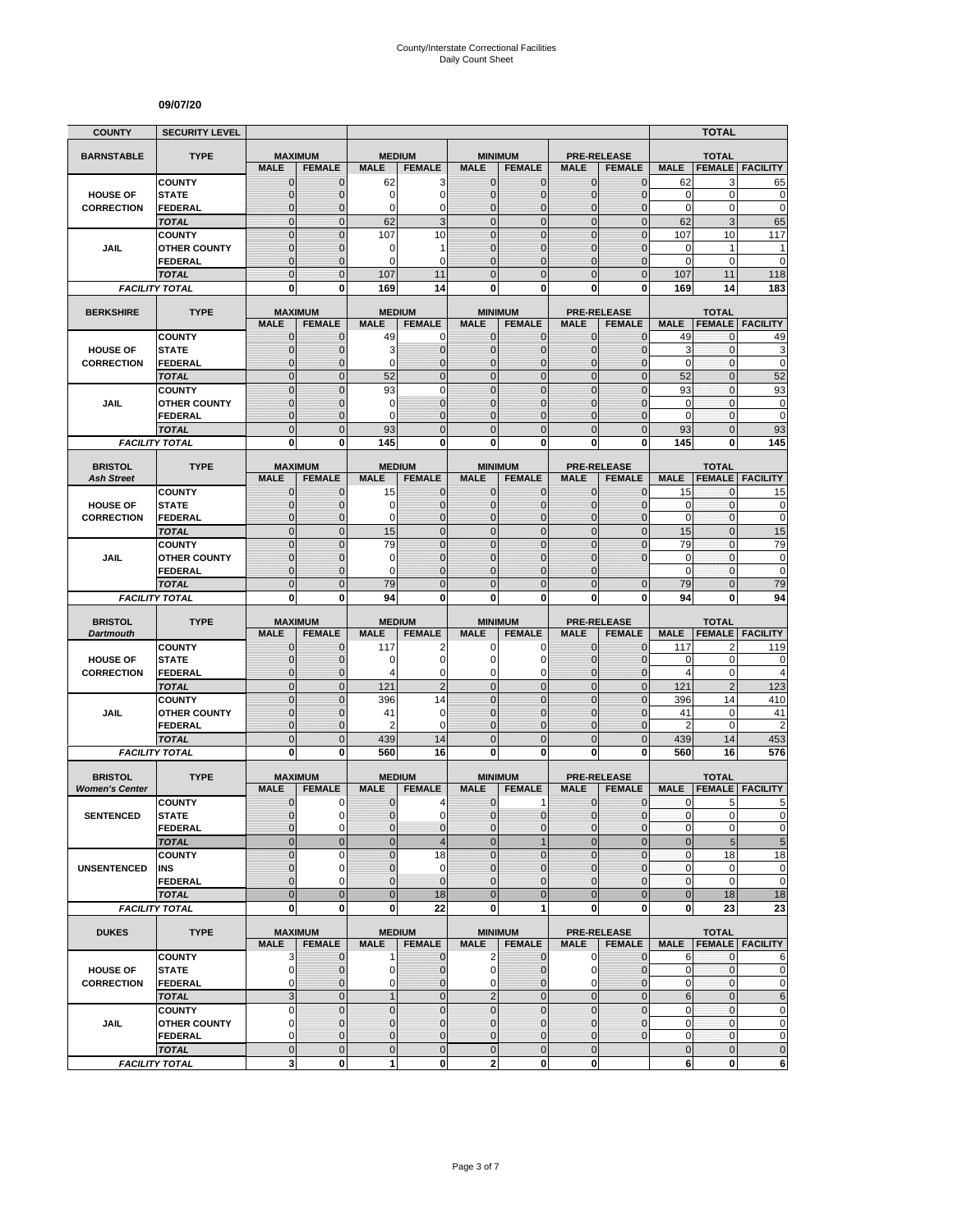# County/Interstate Correctional Facilities Daily Count Sheet

| <b>ESSEX</b>                            | <b>TYPE</b>                           |                                | <b>MAXIMUM</b>                   | <b>MEDIUM</b>                  |                                | <b>MINIMUM</b>                |                                 |                                  | <b>PRE-RELEASE</b>                  |                             | <b>TOTAL</b>                  |                          |
|-----------------------------------------|---------------------------------------|--------------------------------|----------------------------------|--------------------------------|--------------------------------|-------------------------------|---------------------------------|----------------------------------|-------------------------------------|-----------------------------|-------------------------------|--------------------------|
| <b>Middleton</b>                        |                                       | <b>MALE</b>                    | <b>FEMALE</b>                    | <b>MALE</b>                    | <b>FEMALE</b>                  | <b>MALE</b>                   | <b>FEMALE</b>                   | MALE                             | <b>FEMALE</b>                       | <b>MALE</b>                 | <b>FEMALE</b>                 | <b>FACILITY</b>          |
|                                         | <b>COUNTY</b>                         | 0                              | 0                                | 204                            | 0                              | $\mathbf 0$                   | $\mathbf{0}$                    | 0                                | $\Omega$                            | 204                         | $\mathbf 0$                   | 204                      |
| <b>HOUSE OF</b>                         | <b>STATE</b>                          | 0                              | $\mathbf 0$                      | $\Omega$                       | 0                              | $\mathbf{0}$                  | $\Omega$                        | $\mathbf 0$                      | $\Omega$                            | $\Omega$                    | $\Omega$                      | 0                        |
| <b>CORRECTION</b>                       | <b>FEDERAL</b>                        | 0                              | $\mathbf 0$                      | 0                              | 0                              | $\mathbf{0}$                  | $\mathbf 0$                     | $\mathbf{0}$                     | $\mathbf 0$                         | $\mathbf 0$                 | $\mathbf{0}$                  | $\mathbf 0$              |
|                                         | <b>TOTAL</b><br><b>COUNTY</b>         | $\overline{0}$<br>$\mathbf 0$  | $\overline{0}$<br>$\overline{0}$ | 204<br>699                     | $\mathbf 0$<br>1               | $\mathbf 0$<br>$\mathbf{0}$   | $\overline{0}$<br>$\Omega$      | $\mathbf 0$<br>$\mathbf 0$       | $\overline{0}$<br>$\Omega$          | 204<br>699                  | $\mathbf{0}$<br>1             | 204<br>700               |
| JAIL                                    | <b>OTHER COUNTY</b>                   | $\mathbf 0$                    | $\overline{0}$                   | 0                              | 0                              | $\mathbf{0}$                  | $\mathbf{0}$                    | $\mathbf 0$                      | ſ                                   | $\Omega$                    | $\mathbf 0$                   | 0                        |
|                                         | <b>FEDERAL</b>                        | $\mathbf{0}$                   |                                  | $\Omega$                       | $\Omega$                       | $\mathbf{0}$                  | $\Omega$                        | $\mathbf{0}$                     | 0                                   | $\Omega$                    | $\mathbf 0$                   | $\mathbf 0$              |
|                                         | <b>TOTAL</b>                          | $\overline{0}$                 | $\mathbf 0$                      | 699                            |                                | $\Omega$                      | $\Omega$                        | $\overline{0}$                   | $\Omega$                            | 699                         |                               | 700                      |
|                                         | <b>FACILITY TOTAL</b>                 | 0                              | 0                                | 903                            |                                | $\bf{0}$                      | 0                               | 0                                | 0                                   | 903                         |                               | 904                      |
|                                         |                                       |                                |                                  |                                |                                |                               |                                 |                                  |                                     |                             |                               |                          |
| <b>ESSEX</b><br>W.I.T.                  | <b>TYPE</b>                           | <b>MALE</b>                    | <b>MAXIMUM</b><br><b>FEMALE</b>  | <b>MALE</b>                    | <b>MEDIUM</b><br><b>FEMALE</b> | <b>MALE</b>                   | <b>MINIMUM</b><br><b>FEMALE</b> | <b>MALE</b>                      | <b>PRE-RELEASE</b><br><b>FEMALE</b> | <b>MALE</b>                 | <b>TOTAL</b><br><b>FEMALE</b> | <b>FACILITY</b>          |
|                                         | <b>COUNTY</b>                         | $\mathbf{0}$                   | 0                                | $\mathbf 0$                    | $\mathbf 0$                    | $\mathbf 0$                   | $\mathbf{0}$                    | $\mathbf 0$                      | 9                                   | 0                           | 9                             | 9                        |
| <b>SENTENCED</b>                        | <b>STATE</b>                          | 0                              | $\mathbf 0$                      | $\mathbf{0}$                   | $\overline{0}$                 | $\mathbf{0}$                  | $\mathbf{0}$                    | $\mathbf{0}$                     | $\Omega$                            | $\mathbf 0$                 | $\mathbf 0$                   | 0                        |
|                                         | <b>FEDERAL</b>                        | $\mathbf 0$                    | $\mathbf 0$                      | $\mathbf{0}$                   | 0                              | $\mathbf{0}$                  | 0                               | $\mathbf 0$                      | 0                                   | $\mathbf{0}$                | 0                             | 0                        |
|                                         | <b>TOTAL</b>                          | $\overline{0}$                 | $\overline{0}$                   | $\mathbf 0$                    | $\overline{0}$                 | $\mathbf{0}$                  | $\overline{0}$                  | $\overline{0}$                   | 9                                   | $\mathbf{0}$                | 9                             | 9                        |
|                                         | <b>FACILITY TOTAL</b>                 | 0                              | 0                                | $\bf{0}$                       | O                              | $\bf{0}$                      | $\mathbf{0}$                    | 0                                | 9                                   | $\bf{0}$                    | 9                             | 9                        |
|                                         |                                       |                                |                                  |                                |                                |                               |                                 |                                  |                                     |                             |                               |                          |
| <b>ESSEX</b><br>LCAC                    | <b>TYPE</b>                           | <b>MALE</b>                    | <b>MAXIMUM</b><br><b>FEMALE</b>  | <b>MALE</b>                    | <b>MEDIUM</b><br><b>FEMALE</b> | <b>MALE</b>                   | <b>MINIMUM</b><br><b>FEMALE</b> | <b>MALE</b>                      | <b>PRE-RELEASE</b><br><b>FEMALE</b> | <b>MALE</b>                 | <b>TOTAL</b>                  | <b>FEMALE</b>   FACILITY |
|                                         | <b>COUNTY</b>                         | 0                              | 0                                | $\mathbf{0}$                   | 0                              | 0                             | $\mathbf{0}$                    | 79                               | $\Omega$                            | 79                          | $\Omega$                      | 79                       |
| <b>HOUSE OF</b>                         | <b>STATE</b>                          | 0                              | $\overline{0}$                   | $\mathbf 0$                    | 0                              | $\mathbf 0$                   | $\Omega$                        | 1                                | $\sqrt{ }$                          | 1                           | $\mathbf 0$                   |                          |
| <b>CORRECTION</b>                       | FEDERAL                               | 0                              | 0                                | $\mathbf{0}$                   | 0                              | 0                             | $\Omega$                        | 0                                | $\mathbf 0$                         | $\mathbf 0$                 | $\mathbf 0$                   | $\mathbf 0$              |
|                                         | <b>TOTAL</b>                          | $\Omega$                       | $\overline{0}$                   | $\mathbf 0$                    | $\overline{0}$                 | $\mathbf{0}$                  | $\Omega$                        | 80                               | $\Omega$                            | 80                          | $\Omega$                      | 80                       |
|                                         | <b>FACILITY TOTAL</b>                 | 0                              | 0                                | 0                              | 0                              | $\bf{0}$                      | 0                               | 80                               | $\bf{0}$                            | 80                          | 0                             | 80                       |
|                                         |                                       |                                |                                  |                                |                                |                               |                                 |                                  |                                     |                             |                               |                          |
| <b>FRANKLIN</b>                         | <b>TYPE</b>                           |                                | <b>MAXIMUM</b>                   |                                | <b>MEDIUM</b>                  |                               | <b>MINIMUM</b>                  |                                  | <b>PRE-RELEASE</b>                  |                             | <b>TOTAL</b>                  |                          |
|                                         |                                       | <b>MALE</b>                    | <b>FEMALE</b>                    | <b>MALE</b>                    | <b>FEMALE</b>                  | <b>MALE</b>                   | <b>FEMALE</b>                   | <b>MALE</b>                      | <b>FEMALE</b>                       | <b>MALE</b>                 | <b>FEMALE</b>                 | <b>FACILITY</b>          |
| <b>HOUSE OF</b>                         | <b>COUNTY</b><br><b>OTHER - VT</b>    | $\mathbf{0}$<br>0              | 0<br>$\overline{0}$              | 45<br>0                        | 4<br>0                         | $\mathbf{0}$<br>$\mathbf{0}$  | 0<br>0                          | 0<br>$\mathbf 0$                 | $\Omega$<br>$\Omega$                | 45<br>$\mathbf 0$           | $\overline{4}$<br>$\mathbf 0$ | 49<br>$\mathbf 0$        |
| <b>CORRECTION</b>                       | <b>STATE</b>                          | $\Omega$                       | $\mathbf 0$                      | 4                              | 0                              | 3                             | 2                               | 2                                | $\sqrt{ }$                          | 9                           | $\overline{2}$                | 11                       |
|                                         | FEDERAL                               | $\mathbf{0}$                   | $\overline{0}$                   | $\mathbf 0$                    | 0                              | $\mathbf{0}$                  | $\mathbf{0}$                    | 0                                | $\overline{0}$                      | $\mathbf 0$                 | $\mathbf 0$                   | $\mathbf 0$              |
|                                         | <b>TOTAL</b>                          | $\overline{0}$                 | $\mathbf{0}$                     | 49                             | $\overline{4}$                 | 3                             | $\overline{2}$                  | $\overline{2}$                   | $\overline{0}$                      | 54                          | 6                             | 60                       |
|                                         | <b>COUNTY</b>                         | $\Omega$                       | $\overline{0}$                   | 49                             | 9                              | $\Omega$                      | $\Omega$                        | $\mathbf 0$                      | $\Omega$                            | 49                          | 9                             | 58                       |
| JAIL                                    | <b>OTHER COUNTY</b>                   | 0                              | $\overline{0}$                   | 25                             | 0                              | $\Omega$                      | $\Omega$                        | $\mathbf 0$                      | $\sqrt{ }$                          | 25                          | $\mathbf 0$                   | 25                       |
|                                         | <b>FEDERAL</b>                        | 0                              | 0                                | 1                              | 0                              | $\mathbf{0}$                  | $\mathbf 0$                     | $\mathbf{0}$                     | $\Omega$                            | 1                           | $\mathbf 0$                   | 1                        |
|                                         | <b>TOTAL</b><br><b>FACILITY TOTAL</b> | $\mathbf{0}$<br>0              | $\overline{0}$<br>0              | 75<br>124                      | 9<br>13                        | $\mathbf{0}$<br>3             | $\Omega$<br>$\overline{2}$      | $\overline{0}$<br>$\overline{2}$ | $\Omega$<br>0                       | 75<br>129                   | 9<br>15                       | 84<br>144                |
|                                         |                                       |                                |                                  |                                |                                |                               |                                 |                                  |                                     |                             |                               |                          |
| <b>HAMPDEN</b>                          | <b>TYPE</b>                           |                                | <b>MAXIMUM</b>                   | <b>MEDIUM</b>                  |                                | <b>MINIMUM</b>                |                                 |                                  | <b>PRE-RELEASE</b>                  |                             | <b>TOTAL</b>                  |                          |
| <b>HOC/JAIL</b>                         |                                       | <b>MALE</b>                    | <b>FEMALE</b>                    | <b>MALE</b>                    | <b>FEMALE</b>                  | <b>MALE</b>                   | <b>FEMALE</b>                   | <b>MALE</b>                      | <b>FEMALE</b>                       | <b>MALE</b>                 | <b>FEMALE</b>                 | <b>FACILITY</b>          |
|                                         | <b>COUNTY</b>                         | 0                              | 0                                | 99                             | 0                              | 15                            | 0                               | 0                                | $\mathbf 0$                         | 114                         | $\mathbf{0}$                  | 114                      |
| <b>HOUSE OF</b>                         | <b>STATE</b>                          | 0                              | $\overline{0}$                   | 21                             | 0                              | 21                            | $\Omega$                        | 1                                | $\Omega$                            | 43                          | $\Omega$                      | 43                       |
| <b>CORRECTION</b>                       | <b>STATE - ELMO</b>                   |                                |                                  |                                |                                |                               |                                 | 1                                | 0                                   | 1<br>$\Omega$               | $\mathbf{0}$<br>$\Omega$      | 1                        |
|                                         | <b>FEDERAL</b><br><b>TOTAL</b>        | $\mathbf{0}$<br>$\overline{0}$ | $\mathbf 0$<br>$\overline{0}$    | $\Omega$<br>120                | 0<br>$\overline{0}$            | 0<br>36                       | $\mathbf{0}$<br>$\overline{0}$  | 0<br>$\overline{2}$              | 0<br>$\Omega$                       | 158                         | $\Omega$                      | 0<br>158                 |
|                                         | <b>COUNTY</b>                         | $\overline{0}$                 | $\overline{0}$                   | 451                            | 0                              | $\mathbf 0$                   | $\overline{0}$                  | $\overline{0}$                   | $\overline{0}$                      | 451                         | $\mathbf{0}$                  | 451                      |
| <b>JAIL</b>                             | <b>OTHER COUNTY</b>                   | 0                              | $\mathbf 0$                      | 0                              | 0                              | $\mathbf{0}$                  | $\Omega$                        | $\mathbf 0$                      | $\sqrt{ }$                          | $\mathbf 0$                 | $\mathbf 0$                   | 0                        |
|                                         | <b>FEDERAL</b>                        | $\Omega$                       | $\mathbf 0$                      | 8                              | $\Omega$                       |                               | $\Omega$                        | $\mathbf 0$                      | $\Omega$                            | 9                           | $\Omega$                      | 9                        |
|                                         | <b>TOTAL</b>                          | $\overline{0}$                 | $\overline{0}$                   | 459                            | $\Omega$                       |                               | $\overline{0}$                  | $\overline{0}$                   | $\overline{0}$                      | 460                         | $\Omega$                      | 460                      |
|                                         | <b>FACILITY TOTAL</b>                 | $\mathbf{0}$                   | $\boldsymbol{0}$                 | 579                            | 0                              | 37                            | 0                               | 2                                | 0                                   | 618                         | $\mathbf{0}$                  | 618                      |
|                                         |                                       |                                |                                  |                                |                                |                               |                                 |                                  |                                     |                             |                               |                          |
| <b>HAMPDEN</b><br><b>WMCAC</b>          | <b>TYPE</b>                           | <b>MALE</b>                    | <b>MAXIMUM</b><br><b>FEMALE</b>  | <b>MALE</b>                    | <b>MEDIUM</b><br><b>FEMALE</b> | <b>MALE</b>                   | <b>MINIMUM</b><br><b>FEMALE</b> | <b>MALE</b>                      | <b>PRE-RELEASE</b><br><b>FEMALE</b> | <b>MALE</b>                 | <b>TOTAL</b>                  | <b>FEMALE</b> FACILITY   |
|                                         | <b>COUNTY</b>                         | $\mathbf 0$                    | $\mathbf{0}$                     | $\mathbf 0$                    | 0                              | 31                            | 0                               | $\mathbf 0$                      | $\mathbf 0$                         | 31                          | 0                             | 31                       |
| <b>HOUSE OF</b>                         | <b>STATE</b>                          | $\mathbf{0}$                   | $\mathbf{0}$                     | $\overline{0}$                 | 0                              | $\pmb{0}$                     | 0                               | $\mathbf{0}$                     | 0                                   | $\mathbf 0$                 | $\mathbf 0$                   | 0                        |
| <b>CORRECTION</b>                       | <b>FEDERAL</b>                        | $\mathbf{0}$                   | 0                                | $\overline{0}$                 | 0                              | $\mathbf 0$                   | $\Omega$                        | 0                                | 0                                   | $\mathbf 0$                 | $\mathbf 0$                   | $\mathbf 0$              |
|                                         | <b>TOTAL</b>                          | $\mathbf{0}$                   | $\overline{0}$                   | $\overline{0}$                 | $\overline{0}$                 | 31                            | $\mathbf{0}$                    | $\mathbf 0$                      | $\mathbf 0$                         | 31                          | $\mathbf{0}$                  | 31                       |
|                                         | <b>FACILITY TOTAL</b>                 | $\bf{0}$                       | 0                                | $\mathbf{0}$                   | 0                              | 31                            | 0                               | 0                                | $\bf{0}$                            | 31                          | 0                             | 31                       |
|                                         |                                       |                                |                                  |                                |                                |                               |                                 |                                  |                                     |                             |                               |                          |
| <b>HAMPDEN</b><br><b>Women's Center</b> | <b>TYPE</b>                           | <b>MALE</b>                    | <b>MAXIMUM</b><br><b>FEMALE</b>  | <b>MALE</b>                    | <b>MEDIUM</b><br><b>FEMALE</b> | <b>MALE</b>                   | <b>MINIMUM</b><br><b>FEMALE</b> | <b>MALE</b>                      | <b>PRE-RELEASE</b><br><b>FEMALE</b> | <b>MALE</b>                 | <b>TOTAL</b>                  | <b>FEMALE</b> FACILITY   |
|                                         | <b>COUNTY</b>                         | 0                              | 0                                | $\mathbf 0$                    | 16                             | $\mathbf 0$                   | 6                               | 0                                | 0                                   | 0                           | 22                            | 22                       |
| <b>HOUSE OF</b>                         | <b>STATE</b>                          | $\mathbf{0}$                   | $\mathbf 0$                      | $\mathbf{0}$                   | 3                              | $\mathbf{0}$                  | 3                               | $\mathbf 0$                      | 1                                   | $\mathbf 0$                 | $\overline{7}$                | $\overline{7}$           |
| <b>CORRECTION</b>                       | <b>FEDERAL</b>                        | 0                              | 0                                | 0                              | 0                              | $\mathbf{0}$                  | 0                               | $\mathbf{0}$                     | 0                                   | $\overline{0}$              | $\mathbf 0$                   | $\mathbf 0$              |
|                                         | <b>TOTAL</b>                          | 0                              | $\mathbf 0$                      | $\overline{0}$                 | 19                             | $\mathbf{0}$                  | $\boldsymbol{9}$                | $\mathbf{0}$                     |                                     | $\mathbf{0}$                | 29                            | 29                       |
|                                         | <b>COUNTY</b>                         | $\overline{0}$                 | $\mathbf 0$                      | $\mathbf{0}$                   | 51                             | $\mathbf{0}$                  | $\mathbf 0$                     | $\overline{0}$                   | $\overline{0}$                      | $\mathbf{0}$                | 51                            | 51                       |
| <b>JAIL</b>                             | <b>OTHER COUNTY</b>                   | 0                              | $\mathbf 0$                      | $\mathbf 0$                    | 0                              | $\mathbf 0$                   | $\mathbf{0}$                    | $\mathbf{0}$                     | $\Omega$                            | $\mathbf 0$                 | $\mathbf 0$                   | $\pmb{0}$                |
|                                         | <b>FEDERAL</b><br><b>TOTAL</b>        | $\mathbf 0$<br>$\mathbf 0$     | $\mathbf 0$<br>$\mathbf 0$       | $\mathbf{0}$<br>$\overline{0}$ | 0<br>51                        | $\mathbf 0$<br>$\overline{0}$ | $\mathbf{0}$<br>$\mathbf 0$     | $\mathbf 0$<br>$\mathbf{0}$      | $\overline{0}$<br>$\mathbf 0$       | $\mathbf 0$<br>$\mathbf{0}$ | $\mathbf 0$<br>51             | $\mathbf 0$<br>51        |
|                                         |                                       |                                |                                  |                                | $\mathbf{O}$<br>70             | $\mathbf{0}$                  | 9                               | $\mathbf 0$                      | 1                                   | $\overline{0}$              | 80                            | 80                       |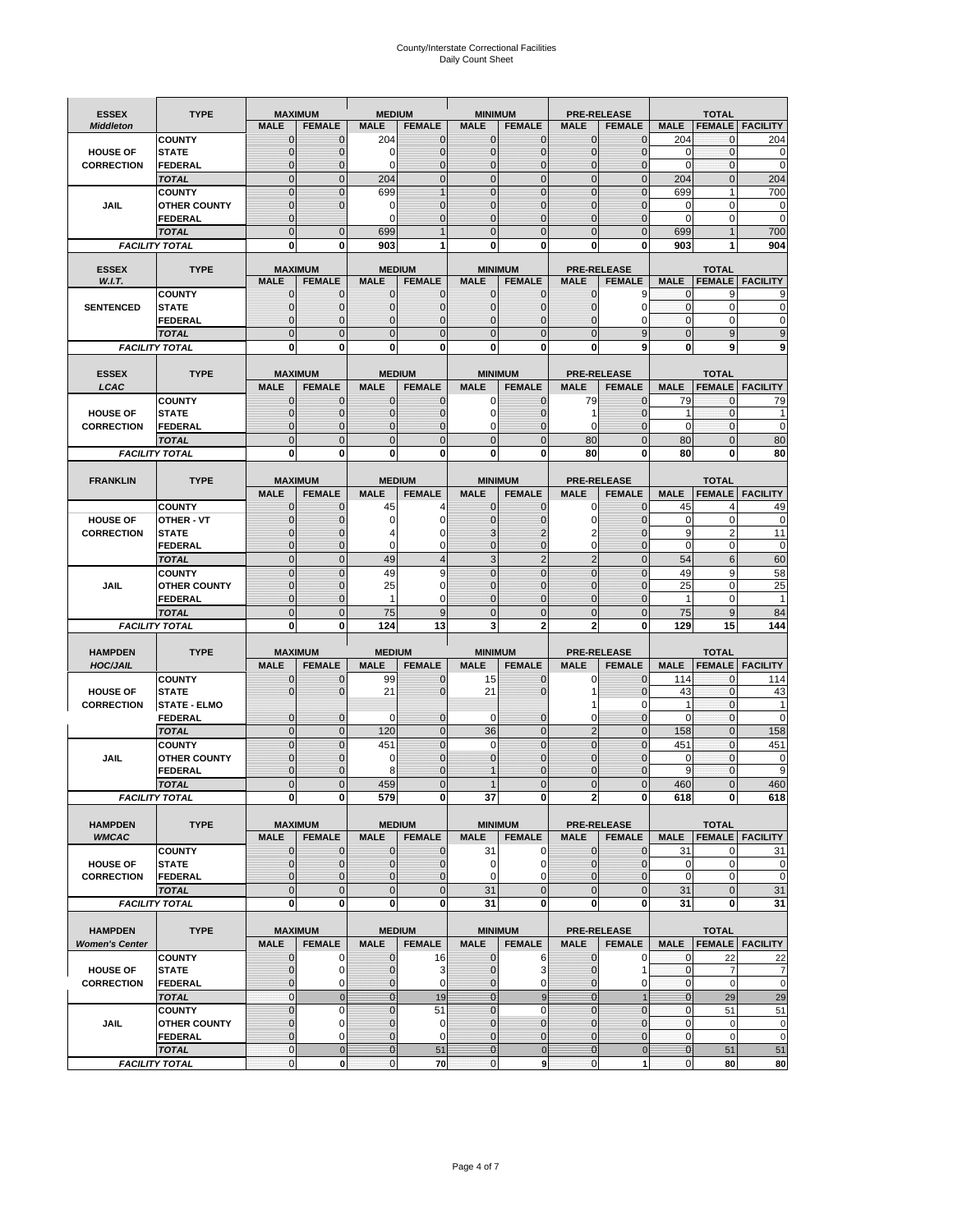| <b>TYPE</b><br><b>HAMPSHIRE</b>      |                         | <b>MAXIMUM</b>               |                                 | <b>MEDIUM</b>  |                                | <b>MINIMUM</b>              |                                 | <b>PRE-RELEASE</b> |                                     | <b>TOTAL</b>               |                               |                                                        |
|--------------------------------------|-------------------------|------------------------------|---------------------------------|----------------|--------------------------------|-----------------------------|---------------------------------|--------------------|-------------------------------------|----------------------------|-------------------------------|--------------------------------------------------------|
|                                      |                         | <b>MALE</b>                  | <b>FEMALE</b>                   | <b>MALE</b>    | <b>FEMALE</b>                  | <b>MALE</b>                 | <b>FEMALE</b>                   | <b>MALE</b>        | <b>FEMALE</b>                       | <b>MALE</b>                | <b>FEMALE</b>                 | <b>FACILITY</b>                                        |
|                                      | <b>COUNTY</b>           | $\mathbf 0$                  | $\mathbf 0$                     | 31             | $\mathbf 0$                    | 3                           | $\mathbf 0$                     | 3                  | $\mathbf 0$                         | 37                         | $\mathbf{0}$                  | 37                                                     |
| <b>HOUSE OF</b>                      | <b>STATE</b>            | $\mathbf{0}$                 | $\overline{0}$                  | 2              | $\mathbf 0$                    | $\mathbf 0$                 | $\overline{0}$                  | 5                  | $\overline{0}$                      | $\overline{7}$             | $\mathbf 0$                   | 7                                                      |
| <b>CORRECTION</b>                    | <b>FEDERAL</b>          | $\mathbf 0$                  | 0                               | $\mathbf 0$    | $\mathbf 0$                    | 0                           | $\overline{0}$                  | 0                  | $\overline{0}$                      | $\mathbf 0$                | 0                             | $\mathbf 0$                                            |
|                                      | <b>TOTAL</b>            | $\mathbf{0}$                 | $\overline{0}$                  | 33             | $\mathbf{0}$                   | 3                           | $\mathbf{0}$                    | 8                  |                                     | 44                         | $\mathbf{0}$                  | 44                                                     |
|                                      | <b>COUNTY</b>           | $\mathbf 0$                  | $\mathbf 0$                     | 82             | $\overline{0}$                 | $\overline{0}$              | $\overline{0}$                  | $\overline{0}$     | $\overline{0}$                      | 82                         | $\mathbf{0}$                  | 82                                                     |
| JAIL                                 | <b>OTHER COUNTY</b>     | $\Omega$                     | $\mathbf{0}$                    | $\mathbf 0$    | $\mathbf 0$                    | $\mathbf{0}$                | $\mathbf 0$                     | 0                  | $\mathbf 0$                         | 0                          | $\mathbf 0$                   | 0                                                      |
|                                      | FEDERAL                 | $\mathbf{0}$                 | $\overline{0}$                  | 3              | 0                              | $\overline{0}$              | $\mathbf{0}$                    | $\overline{0}$     | $\mathbf 0$                         | 3                          | $\mathbf{0}$                  | 3                                                      |
|                                      | <b>TOTAL</b>            | $\mathbf{0}$                 | $\mathbf 0$                     | 85             | $\mathbf 0$                    | $\mathbf 0$                 | $\mathbf 0$                     | $\mathbf{0}$       |                                     | 85                         | $\mathbf 0$                   | 85                                                     |
|                                      | <b>FACILITY TOTAL</b>   | 0                            | 0                               | 118            | $\bf{0}$                       | 3                           | 0                               | 8                  |                                     | 129                        | 0                             | 129                                                    |
|                                      |                         |                              |                                 |                |                                |                             |                                 |                    |                                     |                            |                               |                                                        |
| <b>MIDDLESEX</b>                     | <b>TYPE</b>             |                              | <b>MAXIMUM</b>                  |                | <b>MEDIUM</b>                  |                             | <b>MINIMUM</b>                  |                    | <b>PRE-RELEASE</b>                  |                            | <b>TOTAL</b>                  |                                                        |
| E. Cambridge                         |                         | <b>MALE</b>                  | <b>FEMALE</b>                   | <b>MALE</b>    | <b>FEMALE</b>                  | <b>MALE</b>                 | <b>FEMALE</b>                   | <b>MALE</b>        | <b>FEMALE</b>                       | <b>MALE</b>                | <b>FEMALE</b>                 | <b>FACILITY</b>                                        |
|                                      | <b>COUNTY</b>           | $\mathbf 0$                  | 0                               | 0              | 0                              | 0                           | $\mathbf{0}$                    | 0                  | 0                                   | 0                          | 0                             | 0                                                      |
| <b>HOUSE OF</b>                      | <b>STATE</b>            | $\mathbf{0}$                 | $\mathbf 0$                     | $\mathbf 0$    | $\mathbf 0$                    | $\mathbf 0$                 | $\mathbf 0$                     | 0                  | $\overline{0}$                      | $\pmb{0}$                  | $\mathbf 0$                   | 0                                                      |
| <b>CORRECTION</b>                    | <b>FEDERAL</b>          | $\mathbf 0$                  | $\mathbf{0}$                    | $\mathbf 0$    | $\mathbf 0$                    | 0                           | $\mathbf 0$                     | 0                  | $\mathbf 0$                         | $\mathbf{0}$               | $\mathbf 0$                   | 0                                                      |
|                                      | <b>TOTAL</b>            | $\Omega$                     | $\mathbf 0$                     | $\mathbf{0}$   | $\Omega$                       | $\overline{0}$              | $\Omega$                        | $\mathbf{0}$       | $\overline{0}$                      | $\pmb{0}$                  | $\mathbf{0}$                  | $\mathbf 0$                                            |
|                                      | <b>COUNTY</b>           | $\mathbf{0}$                 | $\mathbf{0}$                    | $\mathbf{0}$   | $\mathbf{0}$                   | $\mathbf{0}$                | $\mathbf{0}$                    | $\mathbf{0}$       | $\mathbf 0$                         | $\mathbf{0}$               | $\mathbf{0}$                  | 0                                                      |
| JAIL                                 | <b>OTHER COUNTY</b>     | $\mathbf{0}$                 | 0                               | $\mathbf 0$    | 0                              | $\mathbf{0}$                | $\overline{0}$                  | $\mathbf{0}$       | 0                                   | $\pmb{0}$                  | 0                             | 0                                                      |
|                                      | <b>FEDERAL</b>          | $\mathbf{0}$                 | $\mathbf{0}$                    | $\mathbf 0$    | $\mathbf 0$                    | $\mathbf 0$                 | $\overline{0}$                  | $\mathbf{0}$       | $\mathbf 0$                         | $\mathbf{0}$               | $\mathbf{0}$                  | 0                                                      |
|                                      | <b>TOTAL</b>            | $\mathbf{0}$                 | $\overline{0}$                  | $\overline{0}$ | $\overline{0}$                 | $\overline{0}$              | $\overline{0}$                  | $\overline{0}$     | $\overline{0}$                      | $\mathbf{0}$               | $\overline{0}$                | $\overline{0}$                                         |
|                                      | <b>FACILITY TOTAL</b>   | 0                            | 0                               | 0              | 0                              | 0                           | 0                               | 0                  | 0                                   | 0                          | 0                             | O                                                      |
|                                      | <b>TYPE</b>             |                              |                                 |                | <b>MEDIUM</b>                  |                             | <b>MINIMUM</b>                  |                    | <b>PRE-RELEASE</b>                  |                            |                               |                                                        |
| <b>MIDDLESEX</b><br><b>Billerica</b> |                         | <b>MALE</b>                  | <b>MAXIMUM</b><br><b>FEMALE</b> | <b>MALE</b>    | <b>FEMALE</b>                  | <b>MALE</b>                 | <b>FEMALE</b>                   | <b>MALE</b>        | <b>FEMALE</b>                       | <b>MALE</b>                | <b>TOTAL</b><br><b>FEMALE</b> | <b>FACILITY</b>                                        |
|                                      | <b>COUNTY</b>           | 0                            | $\mathbf 0$                     | 125            |                                | 15                          | $\mathbf{0}$                    | 27                 | 0                                   | 167                        | 0                             | 167                                                    |
| <b>HOUSE OF</b>                      | <b>STATE</b>            | 0                            | $\mathbf 0$                     | 0              | 0<br>$\mathbf 0$               | 0                           | $\Omega$                        | 0                  | $\mathbf 0$                         | 0                          | 0                             | 0                                                      |
| <b>CORRECTION</b>                    | <b>FEDERAL</b>          | 0                            | $\mathbf{0}$                    | 0              | 0                              | 0                           | $\mathbf{0}$                    | 0                  | $\mathbf 0$                         | 0                          | 0                             | 0                                                      |
|                                      | <b>TOTAL</b>            | $\mathbf{0}$                 | $\mathbf 0$                     | 125            | $\mathbf 0$                    | 15                          | $\overline{0}$                  | 27                 | $\overline{0}$                      | 167                        | $\mathbf{0}$                  | 167                                                    |
|                                      | <b>COUNTY</b>           | $\Omega$                     | $\overline{0}$                  | 418            | $\Omega$                       | $\overline{0}$              | $\Omega$                        | $\overline{0}$     | $\Omega$                            | 418                        | $\mathbf 0$                   | 418                                                    |
| JAIL                                 | <b>OTHER COUNTY</b>     | 0                            | 0                               | 0              | $\mathbf{0}$                   | $\mathbf{0}$                | $\mathbf{0}$                    | $\mathbf{0}$       | $\overline{0}$                      | 0                          | 0                             | 0                                                      |
|                                      | <b>FEDERAL</b>          | $\Omega$                     | $\mathbf 0$                     | $\Omega$       | $\mathbf 0$                    | $\mathbf 0$                 | $\mathbf 0$                     | 0                  | $\mathbf 0$                         | $\Omega$                   | $\mathbf 0$                   | 0                                                      |
|                                      | <b>TOTAL</b>            | $\mathbf 0$                  | $\overline{0}$                  | 418            | $\overline{0}$                 | $\overline{0}$              | $\overline{0}$                  | $\overline{0}$     | $\overline{0}$                      | 418                        | $\overline{0}$                | 418                                                    |
|                                      | <b>FACILITY TOTAL</b>   |                              | 0                               | 543            | 0                              | 15                          | $\mathbf 0$                     | 27                 | 0                                   | 585                        | 0                             | 585                                                    |
|                                      |                         |                              |                                 |                |                                |                             |                                 |                    |                                     |                            |                               |                                                        |
|                                      |                         |                              |                                 |                |                                |                             |                                 |                    |                                     |                            |                               |                                                        |
|                                      | <b>TYPE</b>             |                              |                                 |                |                                |                             |                                 |                    |                                     |                            |                               |                                                        |
| <b>NORFOLK</b><br>Dedham / RT 128    |                         | <b>MALE</b>                  | <b>MAXIMUM</b><br><b>FEMALE</b> | <b>MALE</b>    | <b>MEDIUM</b><br><b>FEMALE</b> | <b>MALE</b>                 | <b>MINIMUM</b><br><b>FEMALE</b> | <b>MALE</b>        | <b>PRE-RELEASE</b><br><b>FEMALE</b> | <b>MALE</b>                | <b>TOTAL</b><br><b>FEMALE</b> | <b>FACILITY</b>                                        |
|                                      | <b>COUNTY</b>           | 0                            | $\mathbf 0$                     | 72             | 0                              | 0                           | $\mathbf{0}$                    | 18                 | 0                                   | 90                         | 0                             | 90                                                     |
| <b>HOUSE OF</b>                      | <b>STATE</b>            | $\mathbf{0}$                 | $\mathbf 0$                     | 0              | $\mathbf{0}$                   | 0                           | 0                               | 0                  | $\mathbf 0$                         | 0                          | $\mathbf 0$                   | 0                                                      |
| <b>CORRECTION</b>                    | FEDERAL                 | $\mathbf{0}$                 | 0                               | 0              | 0                              | 0                           | $\overline{0}$                  | 0                  | 0                                   | $\mathbf 0$                | $\mathbf{0}$                  | 0                                                      |
|                                      | <b>TOTAL</b>            | $\pmb{0}$                    | $\mathbf 0$                     | 72             | $\mathbf 0$                    | $\mathbf 0$                 | $\overline{0}$                  | 18                 | $\mathbf 0$                         | 90                         | $\mathbf 0$                   | 90                                                     |
|                                      | <b>COUNTY</b>           | $\Omega$                     | $\overline{0}$                  | 217            | $\overline{0}$                 | $\overline{0}$              | $\Omega$                        | $\mathbf 0$        | $\overline{0}$                      | 217                        | 0                             | 217                                                    |
| JAIL                                 | INS                     | $\mathbf{0}$                 | 0                               | 0              | $\mathbf{0}$                   | $\mathbf{0}$                | $\mathbf{0}$                    | 0                  | $\mathbf 0$                         | 0                          | 0                             | 0                                                      |
|                                      | <b>FEDERAL</b>          | $\mathbf{0}$                 | $\mathbf 0$                     | 60             | $\mathbf 0$                    | $\overline{0}$              | $\Omega$                        | $\mathbf 0$        | $\mathbf 0$                         | 60                         | $\mathbf 0$                   | 60                                                     |
|                                      | <b>TOTAL</b>            | $\mathbf 0$                  | $\overline{0}$                  | 277            | $\overline{0}$                 | $\overline{0}$              | $\overline{0}$                  | $\overline{0}$     | $\overline{0}$                      | 277                        | $\mathbf{0}$                  | 277                                                    |
|                                      | <b>FACILITY TOTAL</b>   | 0                            | 0                               | 349            | 0                              | 0                           | 0                               | 18                 | 0                                   | 367                        | 0                             | 367                                                    |
|                                      |                         |                              |                                 |                |                                |                             |                                 |                    |                                     |                            |                               |                                                        |
| <b>NORFOLK</b>                       | <b>TYPE</b>             |                              | <b>MAXIMUM</b>                  |                | <b>MEDIUM</b>                  |                             | <b>MINIMUM</b>                  |                    | <b>PRE-RELEASE</b>                  |                            | <b>TOTAL</b>                  |                                                        |
| <b>Braintree</b>                     |                         | <b>MALE</b>                  | <b>FEMALE</b>                   | <b>MALE</b>    | <b>FEMALE</b>                  | <b>MALE</b>                 | <b>FEMALE</b>                   | <b>MALE</b>        | <b>FEMALE</b>                       | <b>MALE</b>                | <b>FEMALE</b>                 | <b>FACILITY</b>                                        |
|                                      | <b>COUNTY</b>           | $\mathbf{0}$                 | $\mathbf{0}$                    | $\mathbf 0$    | 0                              | 0                           | $\mathbf{0}$                    | 0                  | $\mathbf 0$                         | $\mathbf 0$                | 0                             | 0                                                      |
| <b>HOUSE OF</b>                      | <b>STATE</b>            | $\Omega$                     | $\Omega$                        | $\Omega$       | $\overline{0}$                 | $\Omega$                    | $\Omega$                        | $\mathbf{0}$       | $\Omega$                            | $\Omega$                   | $\Omega$                      |                                                        |
| <b>CORRECTION</b>                    | FEDERAL                 | $\mathbf 0$                  | 0                               | $\mathbf 0$    | $\mathbf 0$                    | $\mathbf 0$                 | $\overline{0}$                  | $\mathbf 0$        | $\mathbf 0$                         | $\overline{0}$             | $\mathbf 0$                   | $\Omega$<br>$\mathbf 0$                                |
|                                      | <b>TOTAL</b>            | $\mathbf 0$                  | $\overline{0}$                  | $\mathbf{0}$   | $\mathbf 0$                    | $\mathbf 0$                 | $\mathbf 0$                     | $\mathbf 0$        | $\mathbf 0$                         | $\mathbf 0$                | $\pmb{0}$                     |                                                        |
|                                      | <b>FACILITY TOTAL</b>   | $\mathbf 0$                  | 0                               | $\mathbf{0}$   | 0                              | $\mathbf 0$                 | <sub>0</sub>                    | 0                  | 0                                   | $\mathbf{0}$               | $\mathbf 0$                   |                                                        |
|                                      |                         |                              |                                 |                |                                |                             |                                 |                    |                                     |                            |                               |                                                        |
| <b>PLYMOUTH</b>                      | <b>TYPE</b>             |                              | <b>MAXIMUM</b>                  |                | <b>MEDIUM</b>                  |                             | <b>MINIMUM</b>                  |                    | <b>PRE-RELEASE</b>                  |                            | <b>TOTAL</b>                  | $\mathbf 0$<br>0                                       |
|                                      |                         | <b>MALE</b>                  | <b>FEMALE</b>                   | <b>MALE</b>    | <b>FEMALE</b>                  | <b>MALE</b>                 | <b>FEMALE</b>                   | <b>MALE</b>        | <b>FEMALE</b>                       | <b>MALE</b>                |                               | <b>FEMALE</b>   FACILITY                               |
|                                      | <b>COUNTY</b>           | $\mathbf{0}$                 | 0                               | 78             | $\mathbf{0}$                   | 0                           | $\mathbf{0}$                    | $\mathbf 0$        | 0                                   | 78                         | $\mathbf 0$                   | 78                                                     |
| <b>HOUSE OF</b>                      | <b>STATE</b>            | $\mathbf{0}$                 | $\mathbf 0$                     | 26             | $\mathbf 0$                    | $\pmb{0}$                   | $\mathbf{0}$                    | $\mathbf{0}$       | $\overline{0}$                      | 26                         | $\mathbf 0$                   |                                                        |
| <b>CORRECTION</b>                    | <b>FEDERAL</b>          | $\mathbf 0$<br>$\mathbf{0}$  | $\mathbf 0$                     | 0<br>0         | $\pmb{0}$<br>$\mathbf{0}$      | $\mathbf 0$                 | $\mathbf{0}$<br>$\mathbf{0}$    | 0                  | $\mathbf 0$<br>$\overline{0}$       | $\mathbf 0$<br>$\mathbf 0$ | $\mathbf 0$<br>$\mathbf{0}$   |                                                        |
|                                      | <b>DYS</b>              |                              | $\mathbf{0}$                    |                |                                | $\mathbf 0$                 |                                 | $\mathbf 0$        |                                     |                            |                               |                                                        |
|                                      | <b>TOTAL</b>            | $\mathbf 0$                  | $\mathbf 0$                     | 104            | $\mathbf 0$                    | $\mathbf 0$                 | $\mathbf 0$                     | $\mathbf 0$        | $\pmb{0}$                           | 104                        | $\mathbf{0}$                  | 26<br>$\boldsymbol{0}$<br>$\mathbf 0$<br>104           |
|                                      | <b>COUNTY</b>           | $\mathbf{0}$                 | $\mathbf 0$                     | 210            | $\mathbf 0$                    | $\mathbf 0$                 | $\overline{0}$                  | $\mathbf 0$        | $\mathbf 0$                         | 210                        | $\mathbf 0$                   |                                                        |
| JAIL                                 | <b>OTHER COUNTY</b>     | $\mathbf{0}$<br>$\mathbf{0}$ | $\mathbf{0}$                    | 125            | $\mathbf 0$                    | $\mathbf 0$                 | $\mathbf{0}$<br>$\overline{0}$  | 0                  | $\mathbf 0$<br>$\overline{0}$       | 125                        | $\mathbf 0$                   |                                                        |
|                                      | <b>FEDERAL</b><br>52A's | $\mathbf{0}$                 | $\mathbf{0}$<br>$\mathbf{0}$    | 188<br>0       | 0<br>$\mathbf{0}$              | $\mathbf 0$<br>$\mathbf{0}$ | $\overline{0}$                  | $\mathbf 0$<br>0   | $\mathbf 0$                         | 188<br>$\mathbf 0$         | $\mathbf 0$<br>$\mathbf{0}$   |                                                        |
|                                      | Non 52A's               | $\mathbf{0}$                 | $\mathbf{0}$                    | $\mathbf 0$    | $\mathbf{0}$                   | $\mathbf 0$                 | $\overline{0}$                  | $\mathbf 0$        | 0                                   | $\mathbf{0}$               | $\mathbf 0$                   |                                                        |
|                                      | <b>TOTAL</b>            | $\mathbf 0$                  | $\mathbf 0$                     | 523            | $\mathbf 0$                    | $\mathbf 0$                 | $\mathbf{0}$                    | $\mathbf 0$        | $\pmb{0}$                           | 523                        | $\mathbf 0$                   | 210<br>125<br>188<br>$\mathbf 0$<br>$\mathbf 0$<br>523 |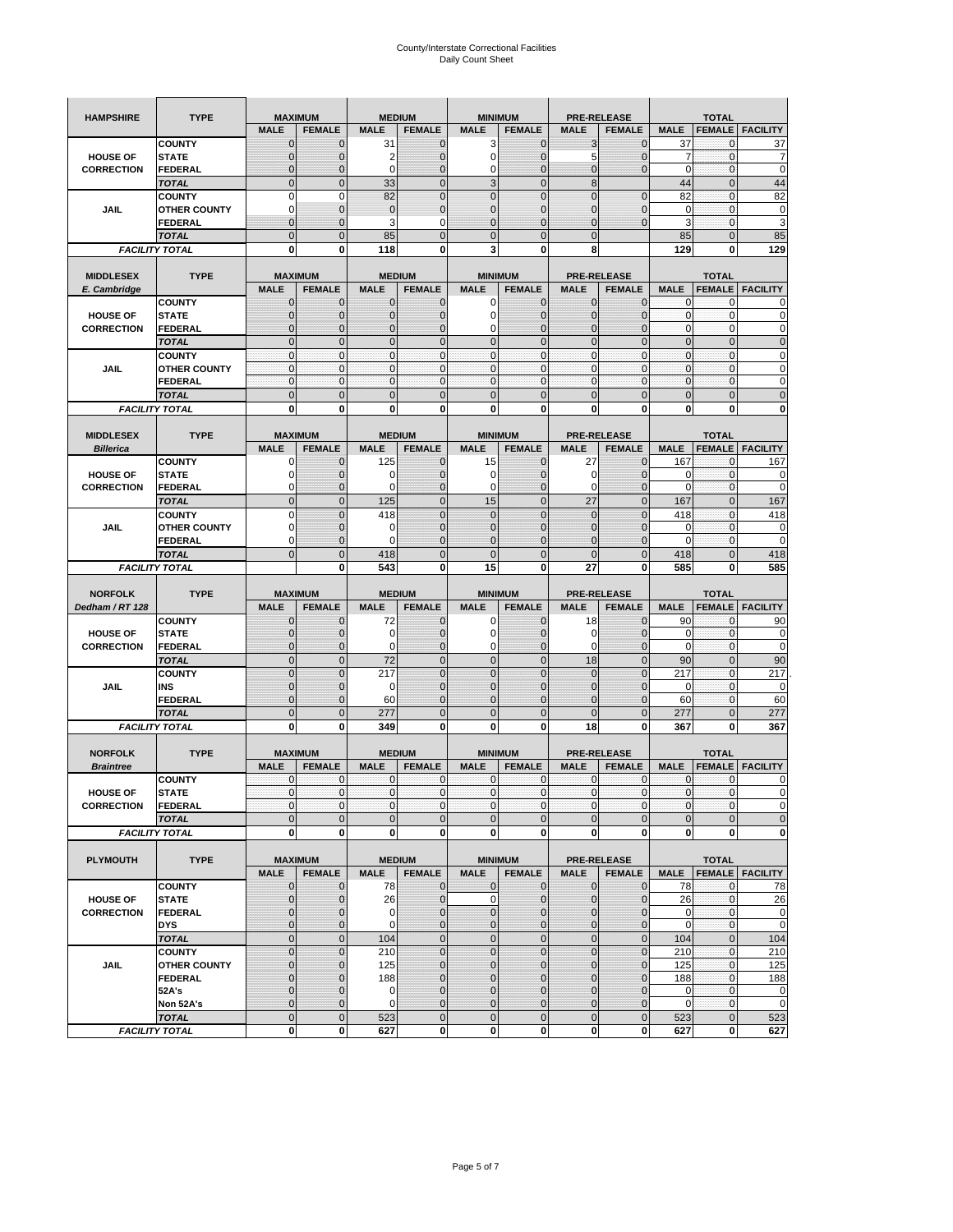# County/Interstate Correctional Facilities Daily Count Sheet

| <b>SUFFOLK</b>        | <b>TYPE</b>           | <b>MAXIMUM</b>               |                | <b>MEDIUM</b> |                | <b>MINIMUM</b> |                | <b>PRE-RELEASE</b> |                    | <b>TOTAL</b> |               |                 |
|-----------------------|-----------------------|------------------------------|----------------|---------------|----------------|----------------|----------------|--------------------|--------------------|--------------|---------------|-----------------|
| <b>Nashua Street</b>  |                       | <b>MALE</b>                  | <b>FEMALE</b>  | <b>MALE</b>   | <b>FEMALE</b>  | <b>MALE</b>    | <b>FEMALE</b>  | <b>MALE</b>        | <b>FEMALE</b>      | <b>MALE</b>  | <b>FEMALE</b> | <b>FACILITY</b> |
|                       | <b>COUNTY</b>         | $\Omega$                     | $\mathbf{0}$   | 438           | $\Omega$       | $\mathbf{0}$   | $\Omega$       | $\Omega$           | $\Omega$           | 438          | $\Omega$      | 438             |
| <b>JAIL</b>           | <b>OTHER COUNTY</b>   | $\Omega$                     | 0              | $\Omega$      | 0              | $\mathbf{0}$   | $\Omega$       | $\Omega$           | $\Omega$           | $\Omega$     | $\Omega$      | $\mathbf 0$     |
|                       | <b>FEDERAL</b>        | $\Omega$                     | $\Omega$       | 0             | $\Omega$       | $\mathbf{0}$   | $\Omega$       | $\Omega$           | $\Omega$           | $\Omega$     | $\Omega$      | $\Omega$        |
|                       | <b>TOTAL</b>          | $\Omega$                     | $\mathbf 0$    | 438           | $\overline{0}$ | $\mathbf{0}$   | $\mathbf{0}$   | $\mathbf{0}$       | $\Omega$           | 438          | $\Omega$      | 438             |
|                       | <b>FACILITY TOTAL</b> | 0                            | 0              | 438           | $\bf{0}$       | $\mathbf{0}$   | 0              | $\mathbf{0}$       | $\Omega$           | 438          | 0             | 438             |
|                       |                       |                              |                |               |                |                |                |                    |                    |              |               |                 |
| <b>SUFFOLK</b>        | <b>TYPE</b>           | <b>MAXIMUM</b>               |                | <b>MEDIUM</b> |                |                | <b>MINIMUM</b> |                    | <b>PRE-RELEASE</b> |              | <b>TOTAL</b>  |                 |
| South Bay             |                       | <b>MALE</b>                  | <b>FEMALE</b>  | <b>MALE</b>   | <b>FEMALE</b>  | <b>MALE</b>    | <b>FEMALE</b>  | <b>MALE</b>        | <b>FEMALE</b>      | <b>MALE</b>  | <b>FEMALE</b> | <b>FACILITY</b> |
|                       | <b>COUNTY</b>         | $\Omega$                     | $\mathbf{0}$   | 357           | 170            | $\mathbf{0}$   | $\mathbf{0}$   | 5                  |                    | 362          | 171           | 533             |
| <b>HOUSE OF</b>       | <b>STATE</b>          |                              | $\mathbf{0}$   | $\Omega$      |                | $\Omega$       | O              | $\Omega$           | $\Omega$           | $\Omega$     |               | 1               |
| <b>CORRECTION</b>     | <b>FEDERAL</b>        | $\Omega$                     | $\mathbf{0}$   | $\Omega$      | $\Omega$       | $\mathbf{0}$   | $\mathbf{0}$   | $\Omega$           | 0                  | $\Omega$     | $\Omega$      | $\Omega$        |
|                       | <b>TOTAL</b>          | $\Omega$                     | $\overline{0}$ | 357           | 171            | $\mathbf 0$    | $\mathbf{0}$   | 5                  | $\mathbf{1}$       | 362          | 172           | 534             |
|                       | <b>FACILITY TOTAL</b> | 0                            | 0              | 357           | 171            | <sub>0</sub>   | $\bf{0}$       | 5                  | 1                  | 362          | 172           | 534             |
|                       |                       |                              |                |               |                |                |                |                    |                    |              |               |                 |
| <b>WORCESTER</b>      |                       | <b>MAXIMUM</b>               |                | <b>MEDIUM</b> |                |                | <b>MINIMUM</b> |                    | <b>PRE-RELEASE</b> |              | <b>TOTAL</b>  |                 |
|                       |                       | <b>MALE</b>                  | <b>FEMALE</b>  | <b>MALE</b>   | <b>FEMALE</b>  | <b>MALE</b>    | <b>FEMALE</b>  | <b>MALE</b>        | <b>FEMALE</b>      | <b>MALE</b>  | <b>FEMALE</b> | <b>FACILITY</b> |
|                       | <b>COUNTY</b>         |                              |                |               |                |                |                |                    |                    | 170          | $\Omega$      | 170             |
| <b>HOUSE OF</b>       | <b>STATE</b>          |                              |                |               |                |                |                |                    |                    | $\Omega$     | 0             | 0               |
| <b>CORRECTION</b>     | <b>FEDERAL</b>        |                              |                |               |                |                |                |                    |                    | $\Omega$     | $\Omega$      | $\Omega$        |
|                       | <b>TOTAL</b>          | U                            | $\Omega$       | $\Omega$      | $\mathbf 0$    | $\Omega$       | $\Omega$       | $\Omega$           | $\Omega$           | 170          | $\Omega$      | 170             |
|                       | <b>COUNTY</b>         |                              |                |               |                |                |                |                    |                    | 399          | $\Omega$      | 399             |
| <b>JAIL</b>           | <b>OTHER COUNTY</b>   |                              |                |               |                |                |                |                    |                    | 0            | 0             | 0               |
|                       | FEDERAL               |                              |                |               |                |                |                |                    |                    | $\Omega$     | $\Omega$      | $\Omega$        |
|                       | <b>TOTAL</b>          | $\cap$                       | $\Omega$       | $\Omega$      | $\mathbf{0}$   | $\mathbf{0}$   | $\mathbf{0}$   | $\overline{0}$     | $\Omega$           | 399          | $\Omega$      | 399             |
|                       | <b>FACILITY TOTAL</b> | $\Omega$                     | $\mathbf 0$    | $\Omega$      | 0              | 0              | $\mathbf{0}$   | $\mathbf 0$        | 0                  | 569          | O             | 569             |
|                       |                       |                              |                |               |                |                |                |                    |                    |              |               |                 |
| <b>FEDERAL BUREAU</b> |                       | <b>STATE</b>                 |                |               |                |                |                |                    |                    |              |               |                 |
| OF PRISONS            | <b>TYPE</b>           | <b>TOTAL</b><br><b>STATE</b> | 11             |               |                |                |                |                    |                    |              |               |                 |
| <b>DYS</b>            | <b>TYPE</b>           | <b>TOTAL</b>                 | $\mathbf{1}$   |               |                |                |                |                    |                    |              |               |                 |
|                       |                       | <b>STATE</b>                 |                |               |                |                |                |                    |                    |              |               |                 |
| <b>INTERSTATES</b>    | <b>TYPE</b>           | <b>TOTAL</b>                 | 78             |               |                |                |                |                    |                    |              |               |                 |

\*Data for county facilities is provided by the MA County Sheriffs.